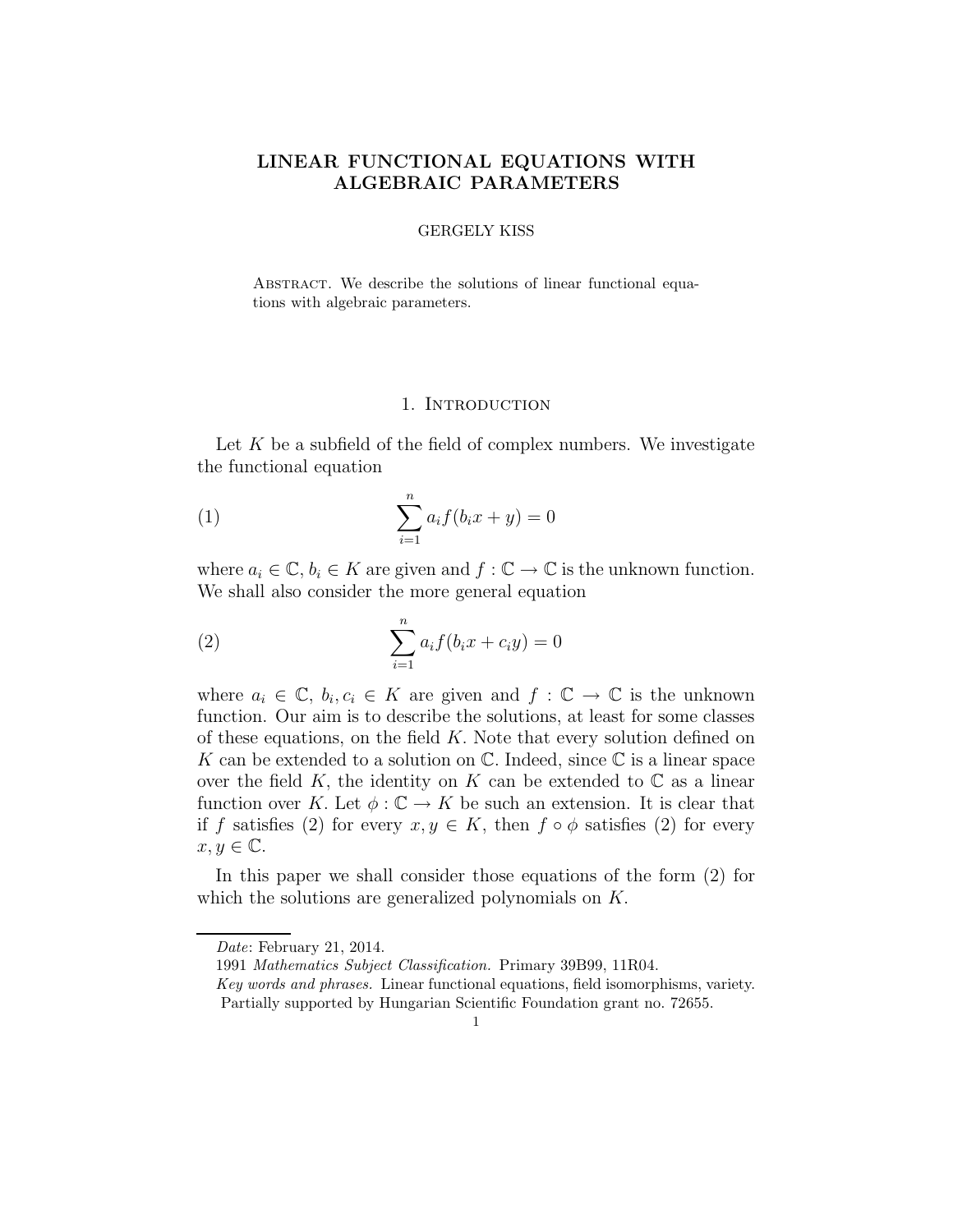By a generalized polynomial on an Abelian group A we mean a function  $f : A \to \mathbb{C}$  such that, for a suitable n, we have

$$
\Delta_{h_1} \dots \Delta_{h_{n+1}} f(x) = 0
$$

for every  $h_1, \ldots, h_{n+1}, x \in A$ . Here  $\Delta_h$  denotes the difference operator,

$$
\Delta_h f(x) = f(x+h) - f(x).
$$

The smallest *n* for which there are elements  $h_1, \ldots, h_{n+1}$  satisfying  $(3)$  is called the degree of f. We shall restrict our attention to those equations (2) whose parameters satisfy the following condition.

- The numbers  $a_1, \ldots, a_n$  are nonzero, and there is an  $1 \leq i \leq n$
- (4) such that  $b_i c_j \neq b_j c_i$  holds for any  $1 \leq j \leq n, j \neq i$ .

The following result is an easy consequence of [8] (see also [1], [5] and  $[9]$ :

Theorem 1.1. *Suppose* (4)*. If*

$$
\sum_{i=1}^{n} a_i f(b_i x + c_i y) = 0
$$

*is true for every*  $x, y \in K$ , then f is a generalized polynomial on K of *degree at most*  $n-2$ *.* 

Note that if  $c_i = 1$  for every  $i = 1, \ldots, n$ , then (4) is satisfied whenever  $a_1, \ldots, a_n \neq 0$  and the numbers  $b_1, \ldots, b_n$  are distinct. That is, equation (1) with different  $b_1, \ldots, b_n$  always satisfies condition (4), and thus its solutions are generalized polynomials.

In Section 2 our aim is to describe the solutions when  $b_i$  and  $c_i$  are algebraic numbers. We show that in this case the space of the solutions of (2) is spanned by the injective homomorphisms (shortly isomorphisms) of K or the products of them. (See Theorem 2.3, Theorem 2.7.)

These results make it possible, at least in principle, to find every solution of a functional equation satisfying condition  $(4)$  when  $b_i, c_i$  are algebraic numbers, since the number of these isomorphisms and of their product is finite.

We say that the equation (2) is trivial if every additive function is a solution of the functional equation. Examples of trivial equations are

$$
3f(x + \sqrt{2y}) - f(6x + (3\sqrt{2} + 5\sqrt{3})y) + 5f(x + \sqrt{3}y) = 0
$$

and

$$
2f(x + y) - f(x + 2y) - 2f(x + \pi y) + f(x + 2\pi y) = 0.
$$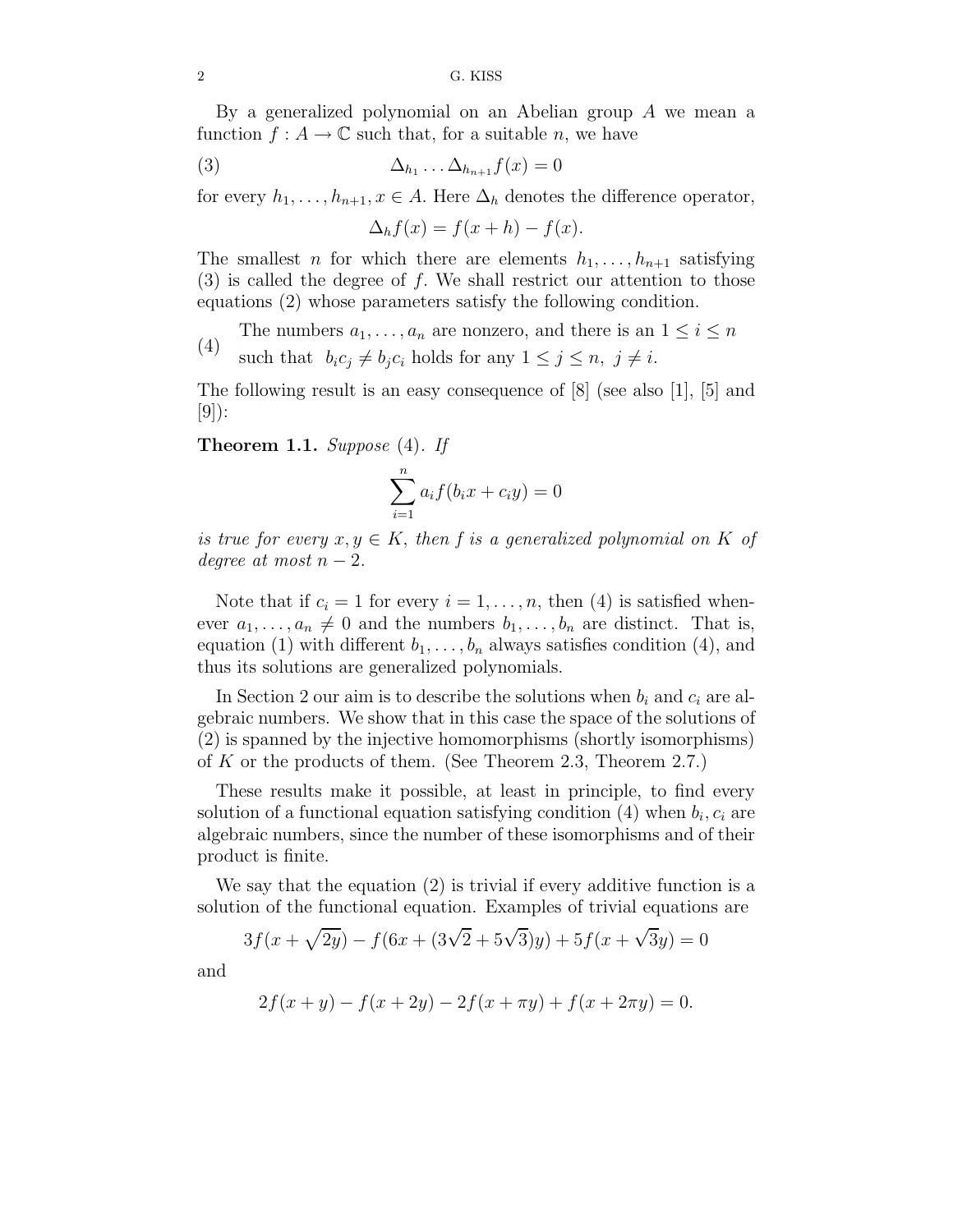In Section 3 we prove that the trivial equations also have the property that the set of their additive solutions is spanned by those solutions which are injective homomorphisms. This amounts to show that the set of all additive functions is spanned by injective homomorphisms (3.1).

In Section 4 we show that, in general, the set of additive solutions is not always spanned by the injective homomorphism solutions. In Theorem 4.3 we prove that there are equations with this property for every field K containing transcendental numbers, showing that Theorem 2.3 is best possible.

Note that the set of the solutions of  $(2)$  is a linear space over  $\mathbb{C}$ , but not necessary translation invariant with respect to the addition. There are important cases such as (1) with distinct  $b_1, \ldots, b_n$ , when the space of solutions is translation invariant. (In general, if the points  $(b_i, c_i) \in \mathbb{C}^2$  lie on a line not going through the origin  $(0, 0)$ , then the space of solutions is translation invariant.) Translation invariance sometimes simplifies the description of the space of solutions (see, e.g. Remark 2.9).

We remark that the results presented here were motivated by the paper [4].

## 2. Theorems in algebraic case

The proofs of this Section are based on some results of polynomialexponential functions on groups.

Let  $(G, *)$  be an Abelian group, and let  $\mathbb{C}^G$  denote the linear space of all complex valued functions defined on G equipped with the product topology. By a variety on G we mean a translation invariant closed linear subspace of  $\mathbb{C}^G$ . We say that the function  $f : G \to \mathbb{C}$  is additive, if f is a homomorphism of G into the additive group of  $\mathbb{C}$ . A function is a polynomial if it belongs to the algebra generated by the constant functions and the additive functions. A nonzero function  $m \in \mathbb{C}^G$ is called an exponential if m is multiplicative; that is, if  $m(x * y) =$  $m(x) \cdot m(y)$  for every  $x, y \in G$ . An exponential monomial is the product of a polynomial and an exponential, a polynomial-exponential function is a finite sum of exponential monomials.

**Lemma 2.1.** *Let*  $(G, *)$  *be an Abelian group, V be a translation invariant linear subspace of*  $C(G)$ , *and let*  $\sum_{i=1}^{M} p_i \cdot m_i \in V$ , *where*  $p_1, \ldots, p_M$ *are nonzero generalized polynomials and*  $m_1, \ldots, m_i$  *are distinct nonzero*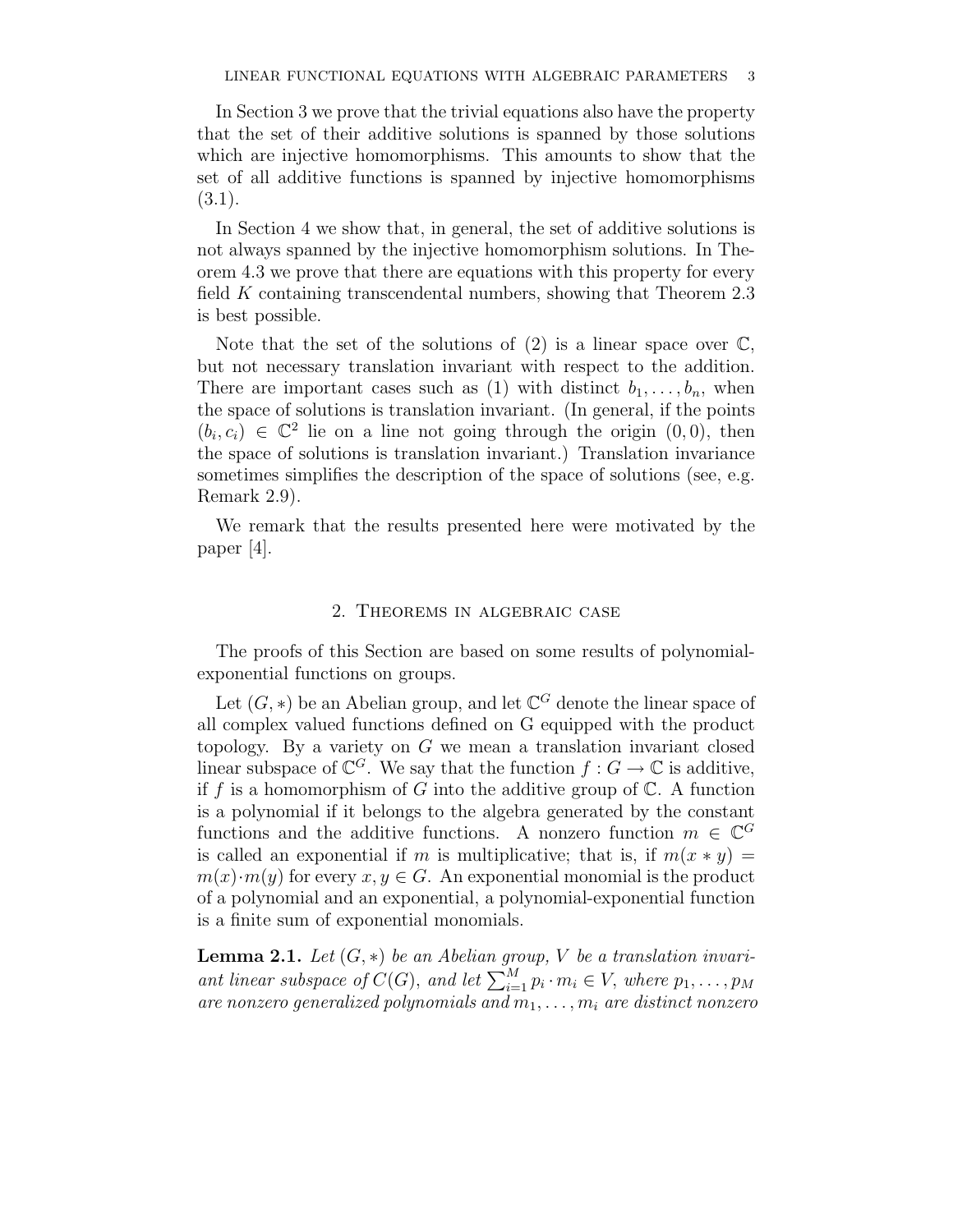*exponentials on G. Then*  $(\Delta_{h_1} \ldots \Delta_{h_k} p_i) \cdot m_i \in V$  *for every i and for every*  $h_1, \ldots, h_k \in G$ .

If  $p_i$  is not constant, then there is a nonzero additive function  $A$  :  $G \to \mathbb{C}$  *such that*  $A \cdot m_i \in V$  *and*  $m_i \in V$ .

**Proof.** Since  $m_i$  is a nonzero exponential,  $m_i(x) \neq 0$  for any  $x \in G$ . If  $p(x)m(x) \in V$ , then  $p(x * h)m(x * h)$  and  $c \cdot p(x)m(x)$  is in V for any  $c \neq 0 \in \mathbb{C}$ , because V is a translation invariant linear space. Thus, the equation

$$
p(x * h)m(x * h) - m(h)p(x)m(x) =
$$
  
=
$$
(p(x * h) - p(x))m(x)m(h) = (\Delta_h p(x)) \cdot m(x)m(h)
$$

shows that  $\Delta_h p(x)m(x) \in V$ . The iteration of this process proves the first statement of the lemma. It is well known that for every generalized polynomial  $p$  there exist an integer  $k$  and an additive function  $A$  such that  $\Delta_{h_1} \dots \Delta_{h_k} p = A$  and  $\Delta_{h_1} \dots \Delta_{h_k} \Delta_{h_{k+1}} p$  is a nonzero constant for some  $h_1, \ldots, h_k, h_{k+1} \in G$ . Thus, if  $p \cdot m \in V$ , then  $A \cdot m$  and  $m$  are in V, which completes the proof.  $\square$ 

The following proposition will be used frequently (see [3, Theorem  $14.5.1.$ ]).

**Proposition 2.2.** Let  $K \subset \mathbb{C}$  be a finitely generated field and  $\phi : K \to$ C *be an injective homomorphism. Then there exists an automorphism*  $\psi$  *of*  $\mathbb{C}$  *such that*  $\psi|_K = \phi$ *.* 

**Theorem 2.3.** Let  $b_1, \ldots, b_n, c_1, \ldots, c_n$  be algebraic numbers satisfying (4), and put  $K = \mathbb{Q}(b_1, \ldots, b_n)$ . Then every additive solution of (2) *defined on* K *is of the form*

$$
d_1\phi_1+\cdots+d_k\phi_k,
$$

*where*  $d_1, \ldots, d_k$  *are complex numbers and*  $\phi_1, \ldots, \phi_k : K \to \mathbb{C}$  *are injective homomorphisms satisfying*

(5) 
$$
\sum_{i=1}^{n} a_i \phi_j(b_i) = 0 \text{ and } \sum_{i=1}^{n} a_i \phi_j(c_i) = 0
$$

*for every*  $j \in \{1, ..., k\}$ .

Remark 2.4. *It is clear that all injective homomorphisms satisfying* (5) *are solutions of* (2)*.*

**Proof.** If f is an additive solution of  $(2)$  on K, then

$$
0 = \sum_{i=1}^{n} a_i f(b_i x + c_i y) = \sum_{i=1}^{n} a_i f(b_i x) + \sum_{i=1}^{n} a_i f(c_i y)
$$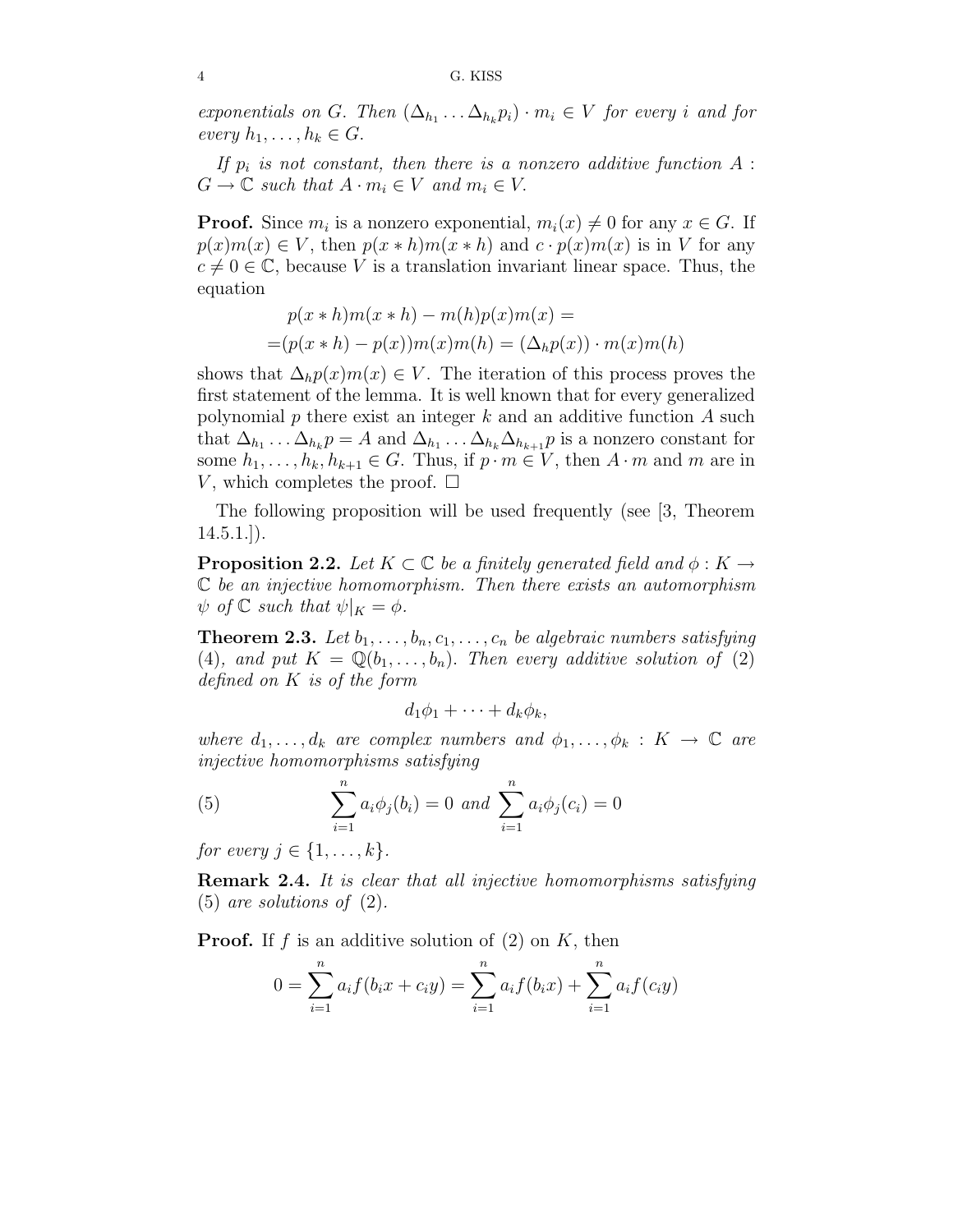for every  $x, y \in K$ . By substituting  $x = 0$  and  $y = 0$  we get  $\sum_{i=1}^{n} a_i f(c_i y) =$ 0 and  $\sum_{i=1}^{n} a_i f(b_i x) = 0$ , respectively.

Let V denote the set of additive functions  $f: K \to \mathbb{C}$  satisfying

(6) 
$$
\sum_{i=1}^{n} a_i f(b_i h) = 0 \text{ and } \sum_{i=1}^{n} a_i f(c_i h) = 0
$$

for every  $h \in K$ . We denote  $K^* = \{x \in K : x \neq 0\}$ ; then  $K^*$  is an Abelian group under multiplication. Let

$$
V^* = \{ f|_{K^*} : f \in V \}.
$$

We prove that  $V^*$  is a variety on the Abelian group  $K^*$ .

It is clear that  $V^*$  is a linear space and that  $V^*$  is translation invariant. Indeed, if f is additive and satisfies (6), then  $x \to f(ax)$  is also additive, and also satisfies (6) for every  $a \in K^*$ . Let  $g: K^* \to \mathbb{C}$  be a function in the closure of  $V^*$ . Extend g by  $g(0) = 0$ . Let  $a, b \in K^*$  be such that  $a + b$  is also in  $K^*$ , i.e.  $a + b \neq 0$ . Since  $g \in \text{cl } V^*$ , for every  $\varepsilon > 0$  there exists  $f \in V^*$  such that

$$
|f(a)-g(a)|<\varepsilon,\ |f(b)-g(b)|<\varepsilon\text{ and }|f(a+b)-g(a+b)|<\varepsilon.
$$

Now,  $f(a) + f(b) = f(a+b)$  because f is additive, so  $|g(a+b) - g(a) |g(b)| < 3\varepsilon$ . This is true for every  $\varepsilon$ , therefore  $g(a+b) = g(a) + g(b)$ . This holds for every  $a, b \in K$  with  $a, b, a+b \neq 0$  and then, by  $g(0) = 0$ , it follows that q is additive on K. A similar argument shows that  $q$ satisfies (6). This means that  $V^*$  is closed, and thus  $V^*$  is a variety.

Since the  $b_i'$  $\zeta_i$ s are algebraic numbers, the field K is a finite algebraic extension of the field Q. If  $\beta_1, \ldots, \beta_N$  is a basis of K as a linear space over  $\mathbb Q$  and if  $f : K \to \mathbb C$  is additive, then

$$
f(r_1\beta_1 + \ldots + r_N\beta_N) = r_1f(\beta_1) + \ldots + r_Nf(\beta_N)
$$

for every  $r_1, \ldots, r_N \in \mathbb{Q}$ . Therefore, the values of f at any point of K are determined by the values  $f(\beta_1), \ldots, f(\beta_N)$ . Since the set of all functions mapping  $\{\beta_1, \ldots, \beta_N\}$  into C has dimension N it follows that the set  $A$  of all additive functions defined on  $K$  forms a finite dimensional vector space over  $\mathbb C$ . This implies that V, as a linear subspace of  $\mathcal A$  is also finite dimensional. Consequently,  $V^*$  is a finite dimensional translation invariant linear space of functions defined on  $K^*$ . By [8] and  $[2]$ , it follows that every element of  $V^*$  is a polynomial-exponential function.

In other words, every element  $f \in V^*$  can be written as a finite sum  $f = \sum_{j=1}^{M} p_j \cdot m_j$ , where  $p_1, \ldots, p_M$  are nonzero polynomials and  $m_1, \ldots, m_M$  are distinct exponentials on  $K^*$ .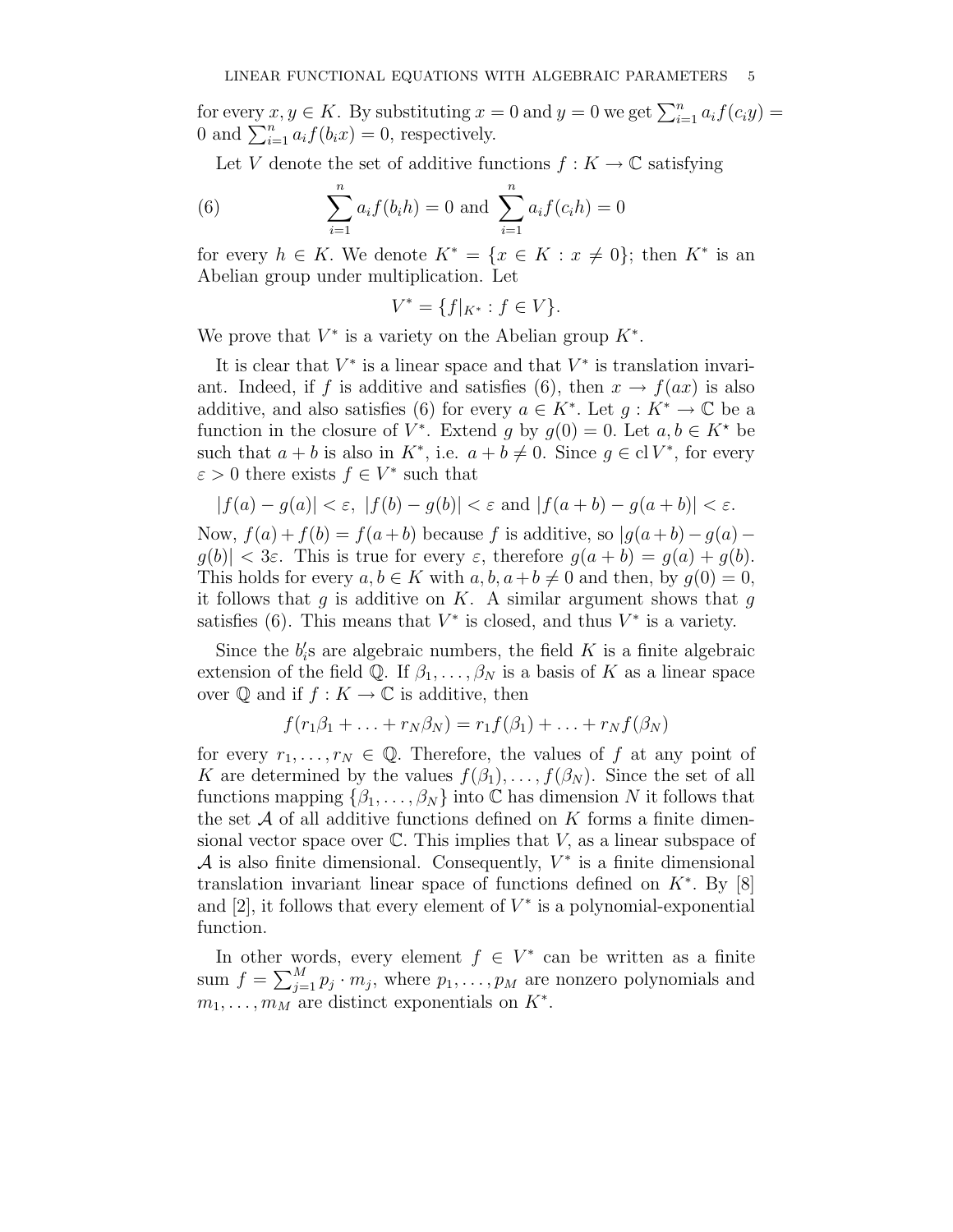By Lemma 2.1,  $m_1, \ldots, m_M \in V^*$ . Therefore,

$$
(7) \t m_j(xy) = m_j(x)m_j(y)
$$

for every j and  $x, y \in K^*$ . If we define  $m_j(0) = 0$  then  $m_j$  becomes additive on K, and thus  $m_j$  is a homomorphism of the field K into  $\mathbb{C}$ . Since  $m_j \neq 0$ , it must be an injective homomorphism. The condition  $m_j \in V^*$  implies that  $m_j$  is a solution of (2), and thus satisfies (5).

We prove that each  $p_j$  is constant.

Suppose that  $p_1$  is not constant. Then, by Lemma 2.1, there is a nonzero additive function A on  $K^*$  such that  $A \cdot m_1 \in V^*$ . Due to Proposition 2.2, if  $K \subset \mathbb{C}$  is a finitely generated field and  $\phi: K \to \mathbb{C}$ is an injective homomorphism, then there exists an automorphism  $\psi$ of C such that  $\psi|_K = \phi$ . Therefore,  $m_1$  can be extended to C as an automorphism. We shall denote the extension also by  $m_1$ .

We put  $d = m_1^{-1} \circ (A \cdot m_1)$  and  $d(0) = 0$ . We show that d is a derivation on  $K$ . Since  $m_1$  is an automorphism, it is an additive function, and then  $m_1^{-1}$  is also additive. Since  $A \cdot m_1 \in V^*$ , thus  $A \cdot m_1$  also additive, and the composition d is also additive; that is,  $d(x + y) = d(x) + d(y)$ . Since A is additive on  $K^*$  with respect to the multiplication, we have  $A(xy) = A(x) + A(y)$  for every  $x, y \in K^*$ . Therefore,

(8)  
\n
$$
d(xy) = (m_1^{-1} \circ (A \cdot m_1))(xy) = m_1^{-1}(A(xy) \cdot m_1(xy)) =
$$
\n
$$
= m_1^{-1} ((A(x) + A(y)) \cdot m_1(x)m_1(y)) =
$$
\n
$$
= m_1^{-1}(A(x) \cdot m_1(x)) \cdot y + m_1^{-1}(A(y) \cdot m_1(y)) \cdot x =
$$
\n
$$
= d(x)y + d(y)x
$$

for every  $x, y \in K^*$ . Clearly,  $d(xy) = d(x)y + d(y)x$  holds in the cases  $x = 0$  or  $y = 0$  as well. Therefore, d is a derivation on K.

On the other hand, it is well known (and it is easy to check) that on algebraic extensions of Q the only derivation is the identically zero function. However, the function A is not identically zero and  $m_1$  is an automorphism, thus  $d$  cannot be identically zero. This contradiction shows that  $p_1$  must be constant, which completes the proof.  $\Box$ 

Now we are interested in the solutions of (1) of arbitrary degree. In order to generalize Theorem 2.3 we need some technical lemmas.

Let K be a subfield of C. A function  $f_k: K \to \mathbb{C}$  is called a monomial of degree  $k$ , if there exists a nonzero, symmetric and  $k$ -additive function  $F_k: K^k \to \mathbb{C}$  such that  $f_k(x) = F_k(x, \ldots, x)$  for every  $x \in \mathbb{C}$ . It is wellknown that if f is a generalized polynomial of degree  $m$ , then it can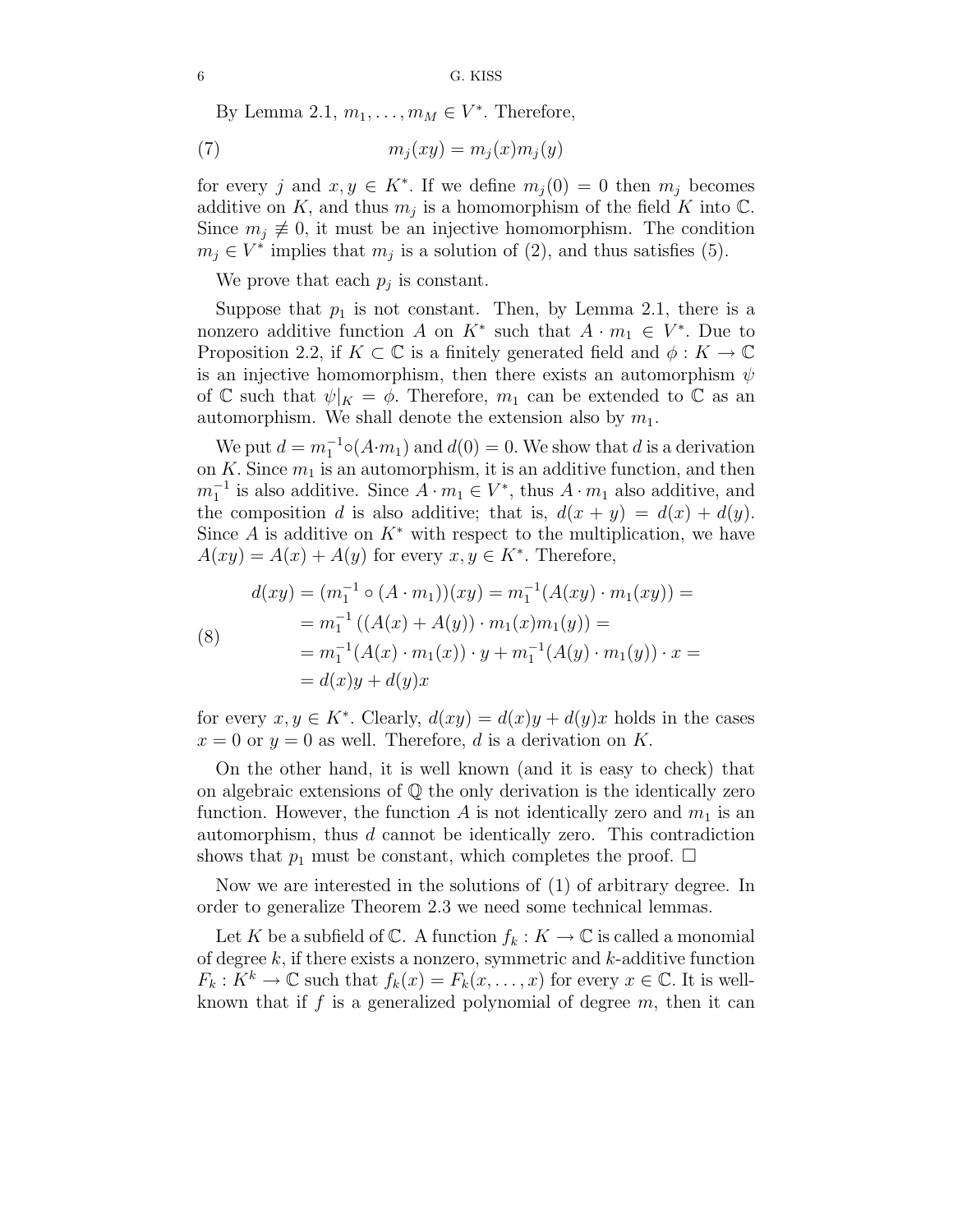be written of the form  $f = f_0 + \sum_{k=1}^m f_k$ , where  $f_0$  is constant and  $f_k$ is a monomial of degree  $k$   $(k = 1, \ldots, m)$  (see [6]).

**Lemma 2.5.** Suppose that  $f = f_0 + \sum_{k=1}^m f_k$  is a solution of (2), where  $f_0$  *is constant and*  $f_k$  *is a monomial of degree*  $k$  ( $k = 1, \ldots, m$ ). Then *each of*  $f_0, \ldots, f_m$  *is a solution of* (2).

**Proof.** [4, Lemma 2.1.]  $\Box$ 

**Lemma 2.6.** *Let*  $f(x) = F_k(x, \ldots, x)$  $\overbrace{k}$  $)$  *be a monomial, where*  $F_k$  *is* 

*symmetric and* k*-additive. In this case*

$$
k!F_k(x_1,x_2,\ldots,x_k)=\Delta_{x_1}\Delta_{x_2}\ldots\Delta_{x_k}f(t)
$$

*for every*  $t \in \mathbb{C}$ *.* 

**Proof.** See [3, §9, Lemma 2.]  $\Box$ 

**Theorem 2.7.** Let  $b_i, c_i$   $(i = 1, \ldots, n)$  be algebraic numbers satisfying (4), and put  $K = \mathbb{Q}(b_1, \ldots, b_n, c_1, \ldots, c_n)$ . Let f be a solution of (2) *defined on* K. *If the degree of* f *is at most* k, *then* f *is the linear combination of products of at most* k *injective homomorphisms of* K *which products are also solutions of* (2)*.*

**Proof.** Suppose that there is a solution of  $(2)$  of degree k. By Lemma 2.5, there is a solution which is a monomial of degree k. Let  $f_k(x) =$  $F_k(x, \ldots, x)$  be a solution, where  $F_k$  is nonzero, symmetric and kadditive. Our aim is to show that  $F_k$  is the linear combination of functions of the form  $\phi_1 \cdots \phi_k$ , where  $\phi_1, \ldots, \phi_k : K \to \mathbb{C}$  are injective homomorphisms such that the terms of the linear combination are solutions of (2) as well.

Let V be the set of all functions  $S: K^k \to \mathbb{C}$  such that S is kadditive and the function  $x \mapsto S(s_1x, s_2x, \ldots, s_kx)$   $(x \in K)$  satisfies (2) for every  $s_1, s_2, \ldots s_k \in K$ . We prove that  $F_k \in V$ . By Lemma 2.6,

$$
k! \cdot F_k(s_1x, s_2x, \dots, s_kx) = \Delta_{s_1x} \Delta_{s_2x} \dots \Delta_{s_kx} f_k(0) = \sum_{j=1}^M \pm f_k(e_jx)
$$

with suitable  $e_1, \ldots, e_M \in K$ . Thus  $F_k(s_1x, s_2x, \ldots, s_kx)$  is a linear combination of functions of the form  $f_k(ex)$ , which are also solutions of (2). Therefore,  $F_k(s_1x, s_2x, \ldots, s_kx)$  is a solution, and thus  $F_k \in V$ . Let

 $(K^*)^k = \{(x_1, \ldots, x_k) : x_1, \ldots, x_k \in K \setminus \{0\}\}.$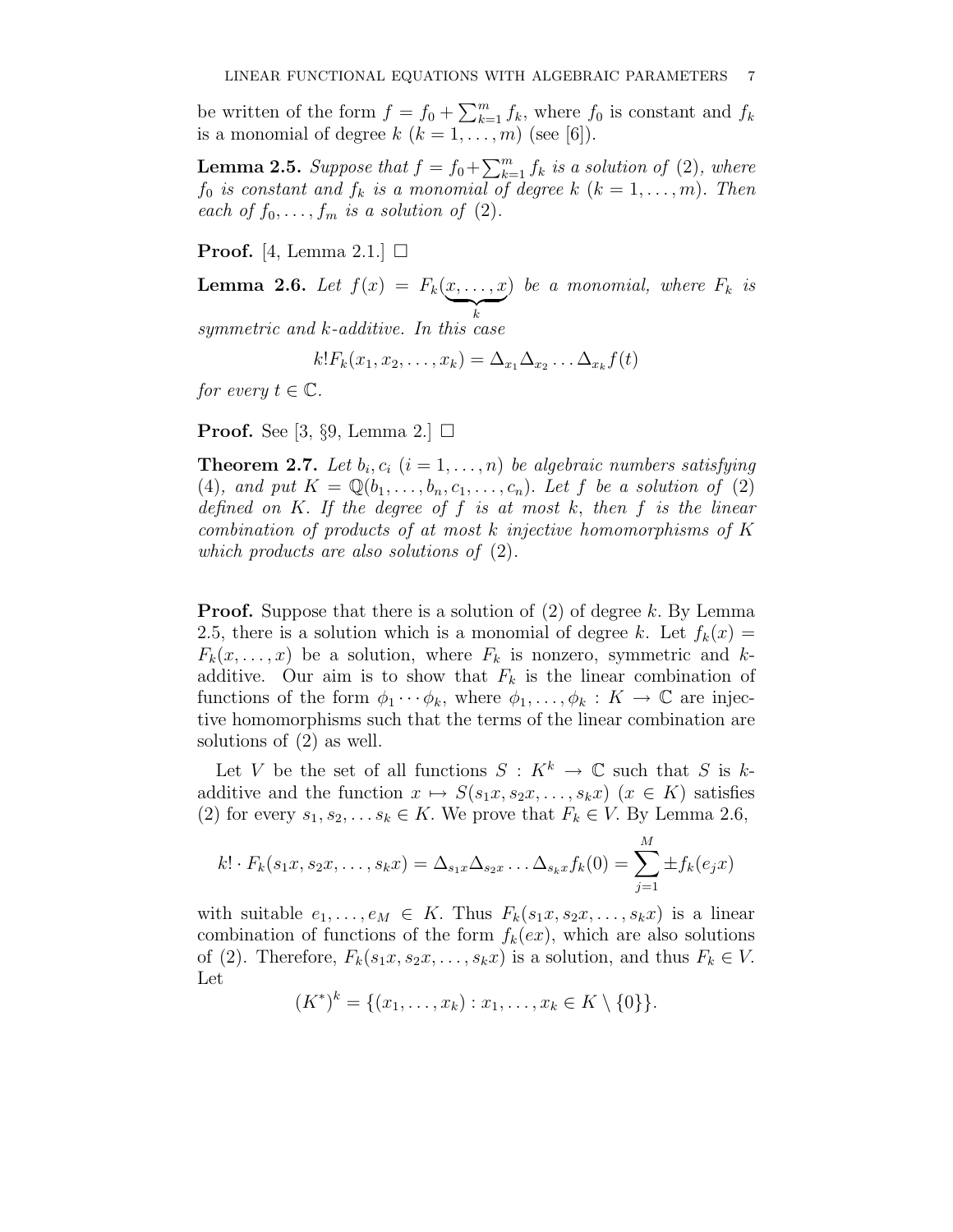Then  $(K^*)^k$  is an Abelian group under multiplication by coordinates. It is easy to check that  $V^* = \{S|_{(K^*)^k} : S \in V\}$  is a translation invariant, closed, linear subspace of  $C((K^*)^k)$ ; i.e. it is a variety. Since  $F_k \in V$ ,  $V^*$  is nonzero.

Since the  $b_i'$  $\ell_i$ 's and  $c_i$  $\mathcal{S}'_i$ s are algebraic numbers, the field K is a finite algebraic extension of the field Q. Let  $\beta_1, \ldots, \beta_N$  be a basis of K as a linear space over  $\mathbb{Q}$ . If  $E_k : (K^*)^k \to \mathbb{C}$  is k-additive, then

$$
E_k(x, \dots, x) = E_k(r_1\beta_1 + \dots + r_N\beta_N, \dots, r_1\beta_1 + \dots + r_N\beta_N) =
$$
  

$$
= (r_1)^k E_k(\beta_1, \dots, \beta_1) + \dots + (r_N)^k E_k(\beta_N, \dots, \beta_N) =
$$
  

$$
= \sum_{(i_1, \dots, i_k) \in I^k} \left(\prod_{s=1}^k r_{i_s}\right) E_k(\beta_{i_1}, \dots, \beta_{i_k})
$$

for every  $r_1, \ldots, r_N \in \mathbb{Q}$  and  $I = \{1, \ldots, N\}.$ 

Therefore, the values of  $E_k$  at any point of  $(K^*)^k$  are determined by the values  $E_k(\beta_1,\ldots,\beta_1),\ldots,E_k(\beta_N,\ldots,\beta_N)$ . Since the set of all functions mapping  $\{(\beta_1,\ldots,\beta_1),\ldots,(\beta_N,\ldots,\beta_N)\}\$ into  $\mathbb C$  has dimension  $N^k$ , it follows that the set  $\mathcal{E}_k$  of all k-additive functions defined on  $(K^*)^k$  forms a finite dimensional vector space over  $\mathbb C$ . This implies that  $V^*$ , as a linear subspace of  $\mathcal{E}_k$  is also finite dimensional.

Consequently,  $V^*$  is a finite dimensional translation invariant, closed linear space of functions defined on  $(K^*)^k$ . By [8] and [2], it follows that every element of  $V^*$  is a polynomial-exponential function.

In particular,  $F_k = \sum_{j=1}^L P_j \cdot M_j$ , where  $P_1, \ldots, P_L$  are nonzero polynomials and  $M_1, \ldots, M_L$  are distinct exponentials on  $(K^*)^k$  with respect to the multiplication.

We shall prove that every exponential element of  $V^*$  is of the form  $\phi_1(x_1)\phi_2(x_2)\ldots\phi_k(x_k)|_{(K^*)^k}$  where  $\phi_j$  is an injective homomorphism for every  $j \in \{1, \ldots, k\}$ . We shall also prove that every exponential monomial element of  $V^*$  is a constant multiple of an exponential. This will imply

$$
F_k(x_1,\ldots,x_k)=\sum_{j=1}^L c_j\cdot \phi_1(x_1)\ldots\phi_k(x_k)
$$

for every  $x_1, \ldots, x_k \in V^*$ . Putting  $x_1 = \ldots = x_k = x$  we obtain

(9) 
$$
f_k(x) = F_k(x, ..., x) = \sum_{j=1}^{L} c_j \cdot \phi_1(x) ... \phi_k(x)
$$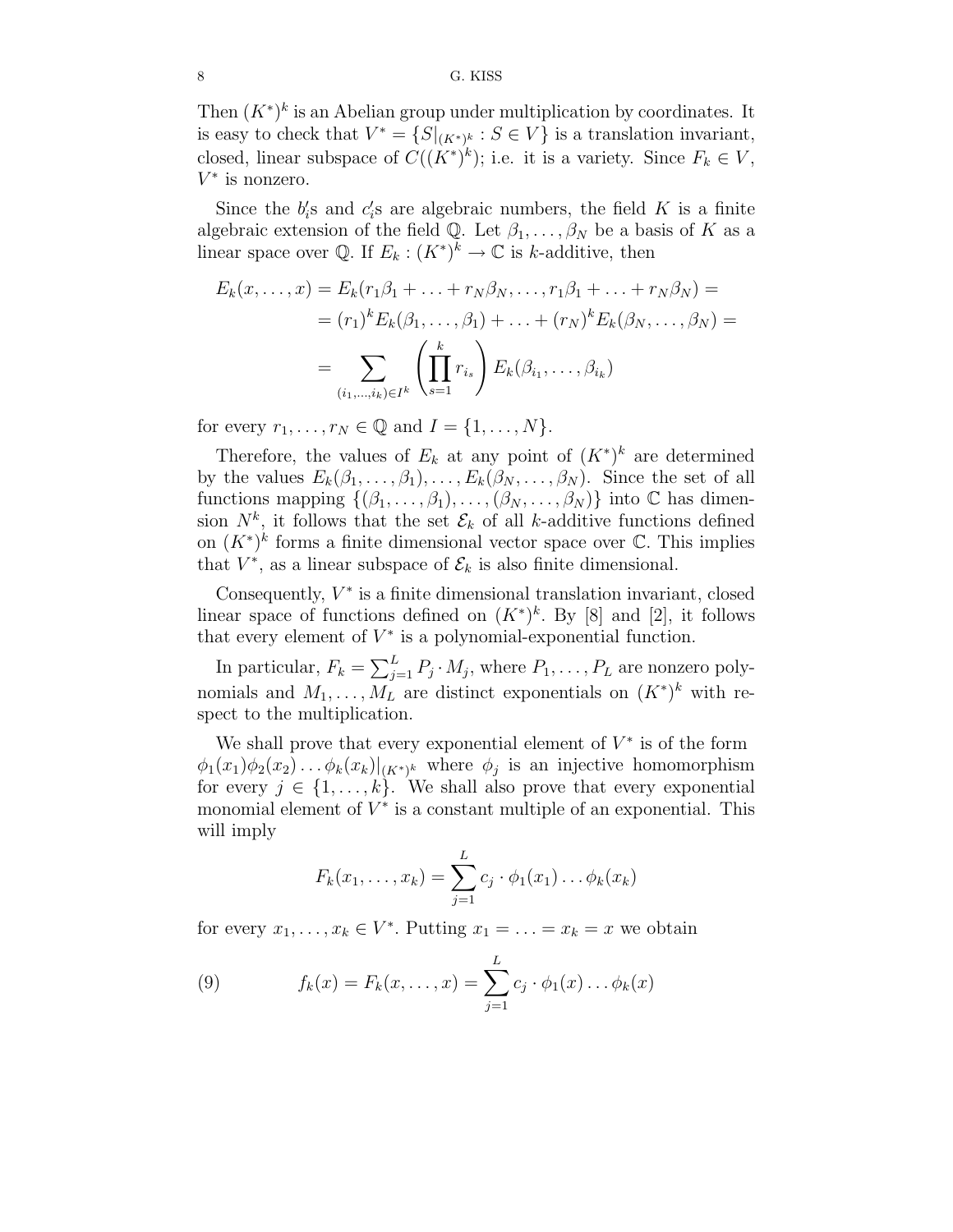for every  $x \in K^*$ . Since (9) is also true for  $x = 0$ , this will complete the proof.

Let  $M(x_1, x_2, \ldots, x_k)$  be an exponential element of  $V^*$ . Then M is multiplicative in each coordinate, that is

$$
M(x_1y_1, x_2y_2, \ldots, x_ky_k) = M(x_1, x_2, \ldots, x_k)M(y_1, y_2, \ldots, y_k)
$$

for every  $x_i, y_i \in K^*$ . Therefore,

$$
M(x_1, x_2,..., x_k) = M(x_1, 1,..., 1)M(1, x_2,..., 1) \cdots M(1, 1,..., x_k) =
$$
  
=  $m_1(x_1)m_2(x_2) \cdots m_k(x_k)$ 

for every  $x_1, \ldots, x_k \in K^*$ . We extend  $m_j$  to K by putting  $m_j(0) = 0$ . Then each  $m_j$  is an injective homomorphism, because it is additive by the  $k$ -additivity of  $M$ , and it is multiplicative as well.

Now we prove that each  $P_j$  is constant.

Suppose, e.g. that  $P_1$  is not constant. Then, by Lemma 2.1, there is a nonzero additive function A on  $(K^*)^k$  such that

$$
d(x_1,\ldots,x_k)=A(x_1,\ldots,x_k)\cdot m_1(x_1)\cdots m_k(x_k)\in V^*.
$$

The additivity of A means that is,

(10)  $A(x_1 \cdot y_1, x_2 \cdot y_2, \ldots, x_k \cdot y_k) = A(x_1, x_2, \ldots, x_k) + A(y_1, y_2, \ldots, y_k)$ 

for every  $x_1, \ldots, x_n, y_1, \ldots, y_n \in K^*$ . We prove that in this case  $d \equiv 0$ which is a contradiction.

Then  $d(x_1, 1, \ldots, 1) = A(x_1, 1, \ldots, 1) m_1(x_1)$  is a polynomial exponential of the case of Theorem 2.3, therefore  $d(x_1, 1, \ldots, 1) = 0$  and since  $m_1(x_1) \neq 0$ ,  $A(x_1, 1, \ldots, 1) = 0$ . This is true for every coordinate. Using (10), we obtain that

$$
A(x_1, x_2, \ldots, x_k) = A(x_1, 1, \ldots, 1) + \cdots + A(1, 1, \ldots, x_k) = 0
$$

for every  $x_1, x_2, \ldots, x_k \in K^*$ , therefore d must be zero.  $\Box$ 

**Lemma 2.8.** *If*  $\phi_1, \ldots, \phi_k : K \to \mathbb{C}$  *are injective homomorphisms then the product*  $\phi_1 \cdots \phi_k$  *is a solution of* (2) *if and only if* 

(11) 
$$
\sum_{i=1}^{n} a_i \prod_{j \in J} \phi_j(b_i) \prod_{j' \notin J} \phi_{j'}(c_i) = 0
$$

*for every*  $J \subseteq \{1, \ldots, k\}$ .

**Proof.** See [4, Lemma 3.4]  $\Box$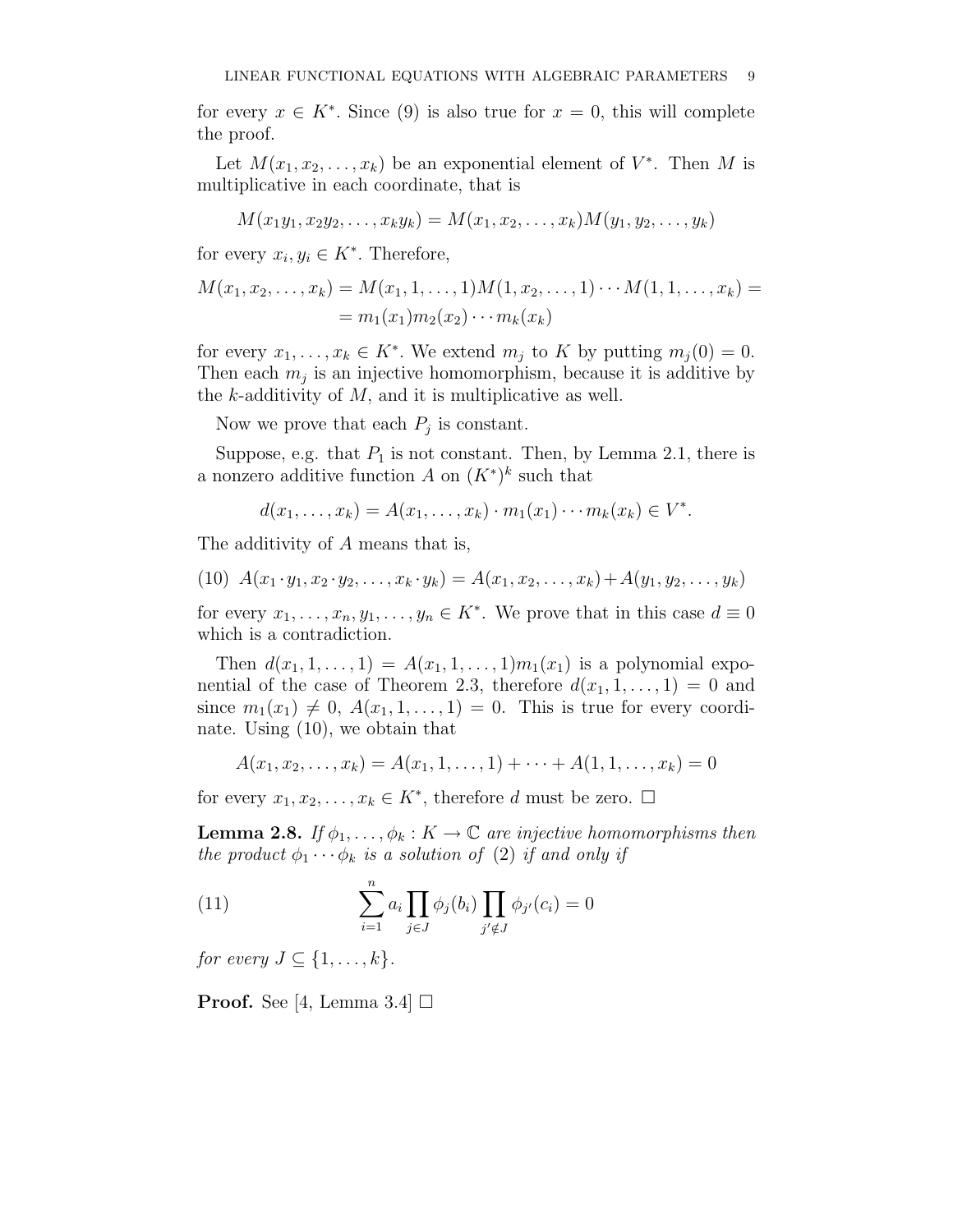Remark 2.9. In the special case when the functional equation can be written of the form (1) the situation is slightly simpler, since the condition (11) takes the following form:

(12) 
$$
\sum_{i=1}^{n} a_i \phi_{j_1} \dots \phi_{j_s} (b_i) = 0
$$

for every choice of the integers  $0 \leq j_1 < \cdots < j_s \leq k$   $(0 \leq s \leq k)$ . Consequently, if we take the injective homomorphism solutions of (1), then forming the products at most  $n-1$  of them gives a basis of the space of the solutions. Furthermore, the conditions (12) imply that every subproduct of a product which is a solution of (1) must be a solution, as well.

### 3. Trivial functional equations

In this section we present another class of equations such that the set of its additive solutions is spanned by those solutions which are injective homomorphisms.

**Theorem 3.1.** *The variety*  $V_{\mathbb{C}}$  generated by the automorphisms of  $\mathbb{C}$ *contains every additive function.*

**Proof.** The variety  $V_{\mathbb{C}}$  is the closure of the set of linear combinations of the automorphisms of  $\mathbb C$ . This means that whenever  $f : \mathbb C \to \mathbb C$  is such that, for every  $y_1, y_2, \ldots, y_n \in \mathbb{C}$  and  $\varepsilon > 0$  there are automorphisms  $\phi_1, \phi_2, \ldots, \phi_M$  satisfying

$$
|f(y_j) - \sum_{m=1}^{M} c_i \cdot \phi_m(y_j)| < \varepsilon
$$

for every  $j = \{1, \ldots, n\}$ , then  $f \in V_{\mathbb{C}}$ . We have to show that every additive function on C has this property.

It is enough to prove that if  $K$  is finitely generated, then the variety  $V_K$ , generated by the injective homomorphisms of K into  $\mathbb C$  contains every additive function on K. Indeed, for given points  $y_1, y_2, \ldots, y_n \in$  $\mathbb{C}$ , we may take the subfield K generated by these points. If we can guarantee that the restriction of a given additive function  $f$  to  $K$  is in the variety  $V_K$  for every finitely generated subfield K of  $\mathbb C$ , then, by Proposition 2.2,  $V_{\mathbb{C}}$  contains the function f.

We will prove the following stronger statement by induction on the number of generators of K : if a function  $f \in V_K$  and the points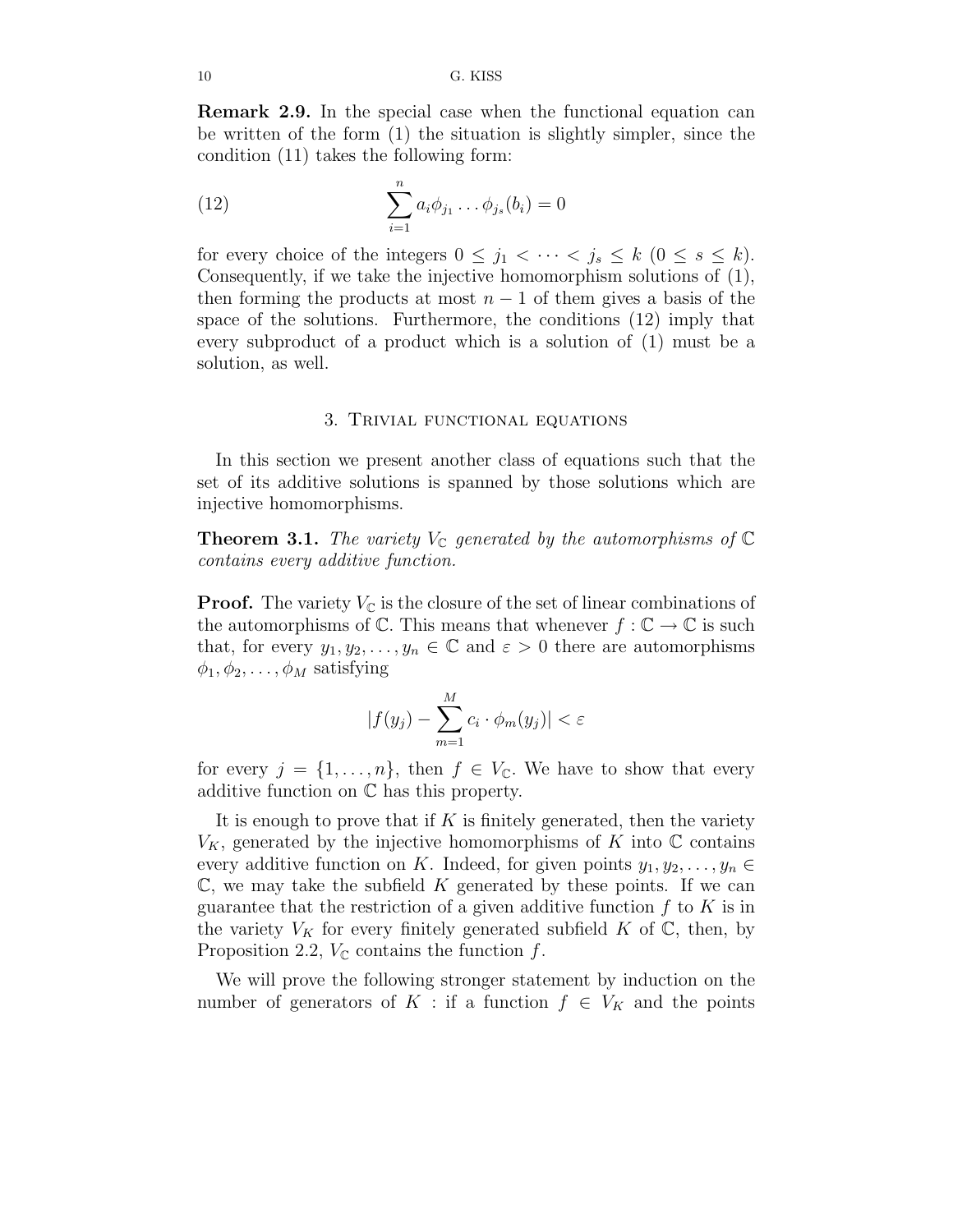$y_1, y_2, \ldots, y_n \in K$  are given, then there are injective homomorphisms  $\phi_1, \phi_2, \ldots, \phi_M$  and there are complex numbers  $c_1, \ldots, c_M$  such that

$$
f(y_j) = \sum_{m=1}^{M} c_m \cdot \phi_m(y_j)
$$

for every  $j = \{1, \ldots, n\}$ . It is clear that the statement is true for  $K = \mathbb{Q}$ , since every additive function on  $\mathbb{Q}$  is of the form  $c \cdot \text{Id}$ , where Id denotes the identity function of Q. Let us assume that the statement is true for a finitely generated K. We prove the statement for  $K(\beta)$ and for  $K(t)$ , where  $\beta$  is an algebraic number, and t is a transcendental number.

*Case 1:*  $\beta$  is an algebraic number, and  $|K(\beta): K| = n$ . Then

$$
K(\beta) = \{a_0 + a_1\beta + \dots + a_{n-1}\beta^{n-1} : a_i \in K \ (i = 0, \dots, n-1)\}.
$$

Let the additive function  $f : K(\beta) \to \mathbb{C}$  and the numbers  $y_1, \ldots, y_N \in$  $K(\beta)$  be given.

Since every  $y_j$  is a sum of terms of the form  $b \cdot \beta^i$   $(b \in K)$ , therefore, by additivity, it is enough to represent f at the points  $b_{i,j} \cdot \beta^i$  for every  $b_{i,j} \in K$   $(j = 1, \ldots, N, i = 0, \ldots, n-1)$ . For every fix i, the function  $f(x \cdot \beta^i)$  is an additive function on K. Thus, by the induction hypothesis, there are injective homomorphisms  $\phi_1, \ldots, \phi_M$  of K into  $\mathbb{C}$ , and there are complex numbers  $c_{i,m}$  such that

(13) 
$$
f(b_{i,j} \cdot \beta^i) = \sum_{m=1}^{M} c_{i,m} \cdot \phi_m(b_{i,j})
$$

for every  $i = 0, \ldots, n-1$  and  $j = 1, \ldots, N$ . We need to represent every term on the right hand side of (16) by some linear combination of values of injective homomorphisms of  $K(\beta)$  at the point  $b_{i,j} \cdot \beta^i$ . Let the roots of the minimal polynomial of  $\beta$  be  $\beta = \beta_0, \ldots, \beta_{n-1}$ . We put  $\psi_{m,k}(a_0+a_1\beta+\cdots+a_{n-1}\beta^{n-1}) = \phi_m(a_0)+\phi_m(a_1)\beta_k+\cdots+\phi_m(a_{n-1})\beta_k^{n-1}$ k for every  $a_0, \ldots, a_{n-1} \in K$  and  $k = 0, \ldots, n-1$ . Then  $\psi_{m,k}$  is an injective homomorphism of  $K(\beta)$  into  $\mathbb C$  for every m and k. We show that there are numbers  $x_{m,k}$  such that

(14) 
$$
f(b_{i,j}\beta^{i}) = \sum_{m=1}^{M} \sum_{k=0}^{n-1} x_{m,k} \psi_{m,k}(b_{i,j}\beta^{i});
$$

that is,

$$
f(b_{i,j}\beta^{i}) = \sum_{m=1}^{M} \sum_{k=0}^{n-1} x_{m,k} \phi_{m}(b_{i,j}) \cdot \beta_{k}^{i}
$$

.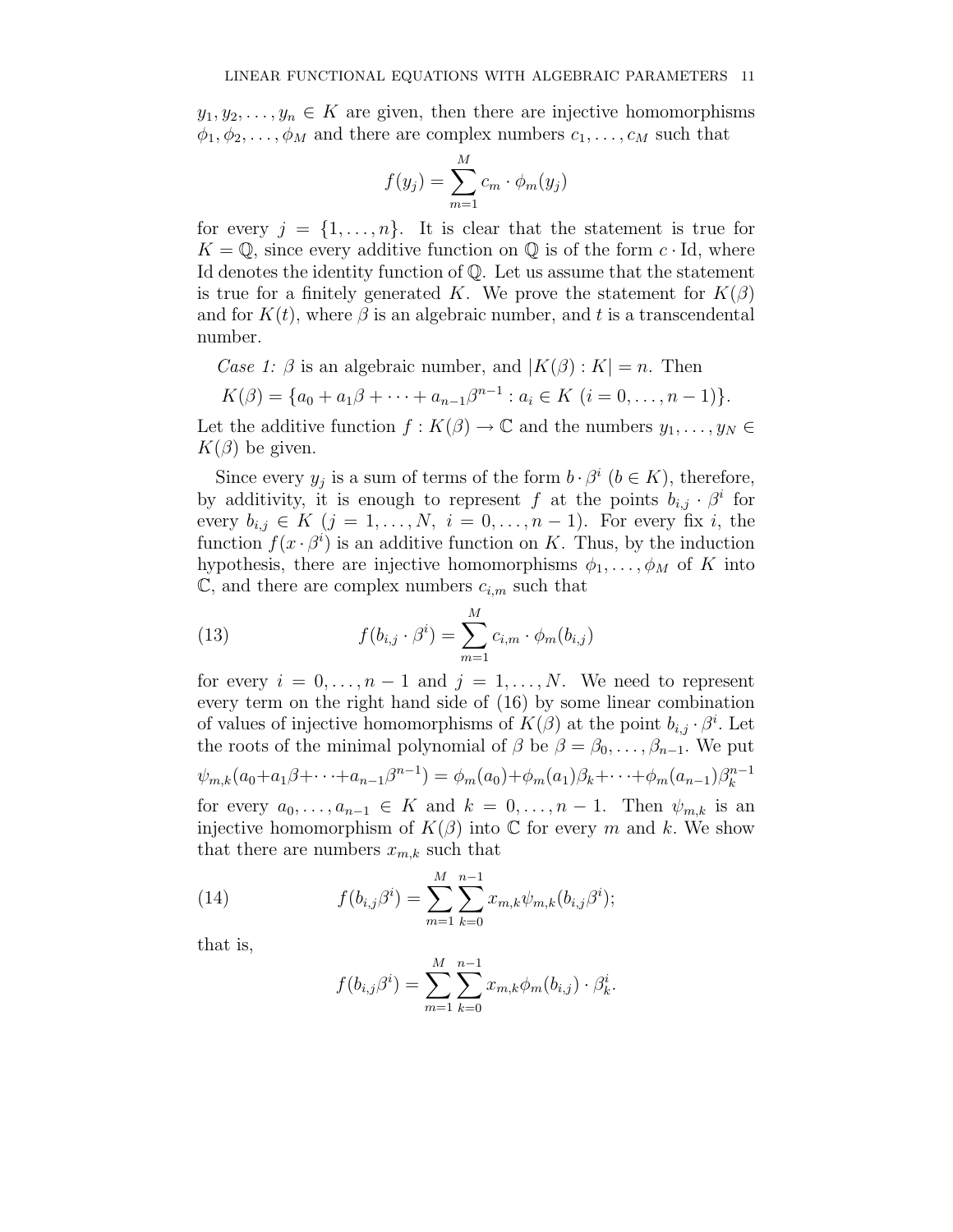By (13), it is enough to find  $x_{m,k}$  satisfying the equations

$$
c_{i,m} \cdot \phi_m(b_{i,j}) = \sum_{k=0}^{n-1} x_{m,k} \phi_m(b_{i,j}) \cdot \beta_k^i
$$

for every  $i = 0, ..., n - 1, j = 1, ..., N$  and  $m = 1, ..., M$ . That is,  $x_{m,k}$  has to satisfy

(15) 
$$
c_{i,m} = \sum_{k=0}^{n-1} x_{m,k} \cdot \beta_k^i
$$

for every  $i = 0, \ldots, n-1$  and  $m = 1, \ldots, M$ . Since the determinant of the system of equations (15) is nonzero (Vandermonde) for every fixed m, these systems are solvable. If  $x_{m,k}$  is a solution, (14) shows that f is represented on the set  ${b_{i,j}}\beta^{i}$  as a linear combination of injective homomorphisms.

*Case 2:* If t is a transcendental number, then every element of  $K(t)$  is a rational function of the variable t with coefficients from K.

Let  $f: K(t) \to \mathbb{C}$  be an additive function. Let the rational functions  $y_1, \ldots, y_n \in K(t)$  be given. Let  $q(t)$  be a common multiple of the denominators of the rational functions  $y_i$ .

Since every  $y_j$  is a sum of terms of the form  $b \cdot t^i/q(t)$   $(b \in K)$ , therefore, by additivity, it is enough to represent f at the points  $b_{i,j}$ .  $t^{i}/q(t)$  for every  $b_{i,j} \in K$   $(j = 1, \ldots, N, i = 0, \ldots, n-1)$ . For every fix i, the function  $f(x \cdot t^i/q(t))$  is an additive function on K. Thus, by the induction hypothesis, there are injective homomorphisms  $\phi_1, \ldots, \phi_M$  of K into  $\mathbb{C}$ , and there are complex numbers  $c_{i,m}$  such that

(16) 
$$
f(b_{i,j} \cdot t^i/q(t)) = \sum_{m=1}^M c_{i,m} \cdot \phi_m(b_{i,j})
$$

for every  $i = 0, \ldots, n-1$  and  $j = 1, \ldots, N$ . We need to represent every term on the right hand side of (13) by some linear combination of values of injective homomorphisms of  $K(t)$  at the points  $b_{i,j} \cdot t^i/q(t)$ . Let  $t_0, t_2, \ldots, t_{n-1}$  be algebraically independent elements over K, and put

$$
\psi_{m,k}(r(t)) = (\phi_m \circ r)(t_k)
$$

for every  $r \in K(t)$ ,  $m = 1, \ldots, M$  and  $k = 0, \ldots, n-1$ . Then  $\psi_{m,k}$ is an injective homomorphism of  $K(t)$  into  $\mathbb C$  for every m and k. We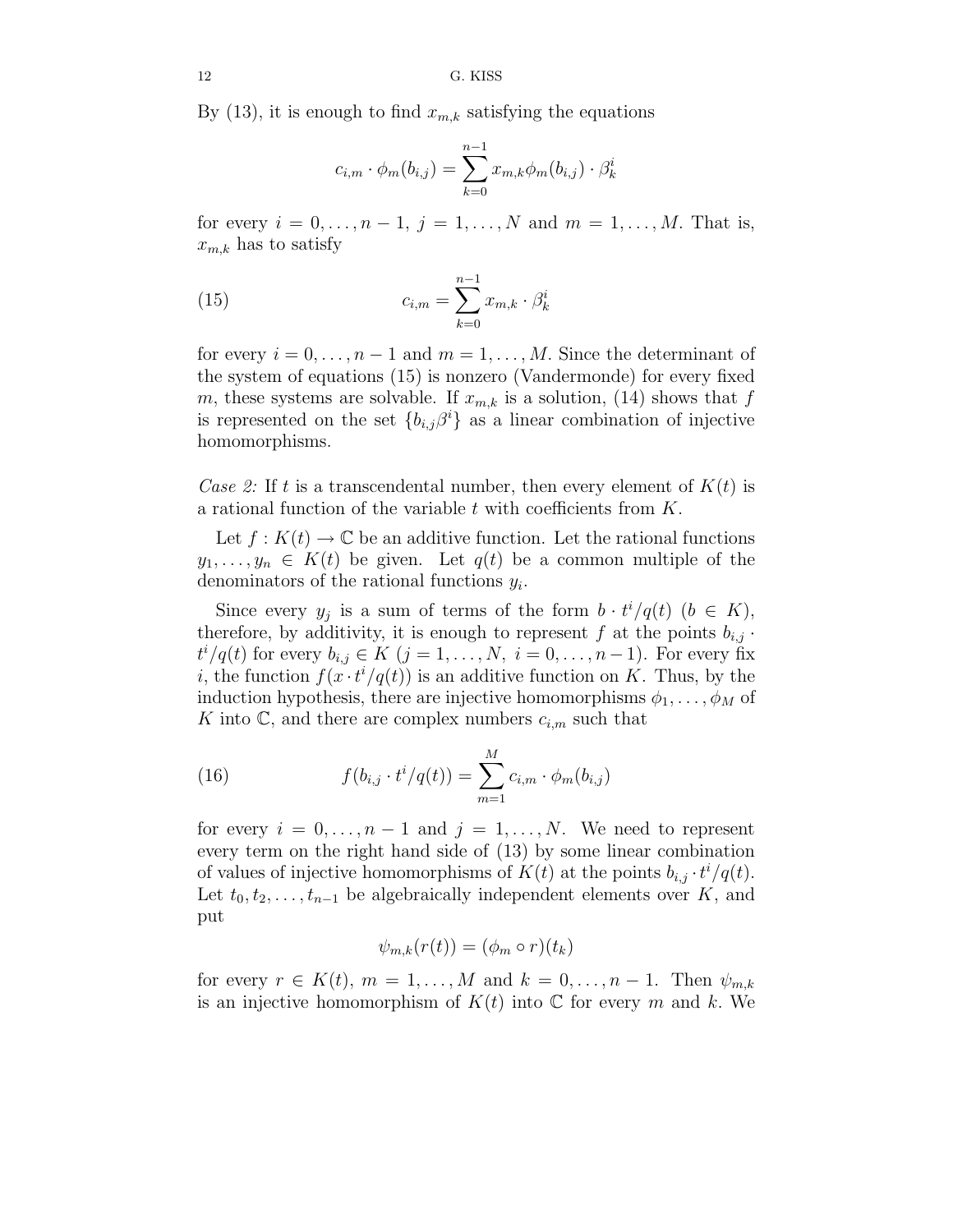show that there are numbers  $x_{m,k}$  such that

(17) 
$$
f(b_{i,j}t^{i}/q(t)) = \sum_{m=1}^{M} \sum_{k=0}^{n-1} x_{m,k} \psi_{m,k}(b_{i,j}t^{i}/q(t));
$$

that is,

$$
f(b_{i,j}t^{i}/q(t)) = \sum_{m=1}^{M} \sum_{k=0}^{n-1} x_{m,k} \phi_m(b_{i,j}) \cdot \frac{t_k^{i}}{\phi_m(q(t_k))}.
$$

By (13), it is enough to find  $x_{m,k}$  satisfying the equations

(18) 
$$
c_{i,m} \cdot \phi_m(b_{i,j}) = \sum_{k=0}^{n-1} x_{m,k} \phi_m(b_{i,j}) \cdot \frac{t_k^i}{\phi_m(q(t_k))}
$$

for every  $i = 0, ..., n - 1, j = 1, ..., N$  and  $m = 1, ..., M$ . Let  $z_{m,k}$ satisfy

(19) 
$$
c_{i,m} = \sum_{k=0}^{n-1} z_{m,k} \cdot t_k^i
$$

for every  $i = 0, \ldots, n-1$  and  $m = 1, \ldots, M$ . Since the determinant of the system of equations (19) is nonzero (Vandermonde) for every fixed m, these systems are solvable. If  $z_{m,k}$  is a solution, then put  $x_{m,k} = z_{m,k} \cdot \phi_m(q(t_k))$ . Then (17) shows that f is represented on the set  ${b_{i,j}t^{i}/q(t)}$  as a linear combination of injective homomorphisms.

This completes the proof.  $\square$ 

### 4. Further cases

Theorem 3.1 might suggest that if there are infinitely many injective homomorphisms which are solutions of (2), then the variety generated by these injective homomorphisms contains every additive solution as well. Now we show that this is not true (see Theorem 4.3 below).

Definition 4.1. *Let* K *denote a field over* Q*. We say that a function*  $d: K \to \mathbb{C}$  *is a derivation if it has the following two properties:* 

(1) 
$$
d(x + y) = d(x) + d(y)
$$
 and  
(2) 
$$
d(xy) = d(x)y + xd(y)
$$

*for every*  $x, y \in K$ .

**Lemma 4.2.** *Let*  $K ⊂ L$  *be subfields of*  $\mathbb{C}$ *. If d is derivation on*  $K$ *, then it can be extended to* L *as a derivation.*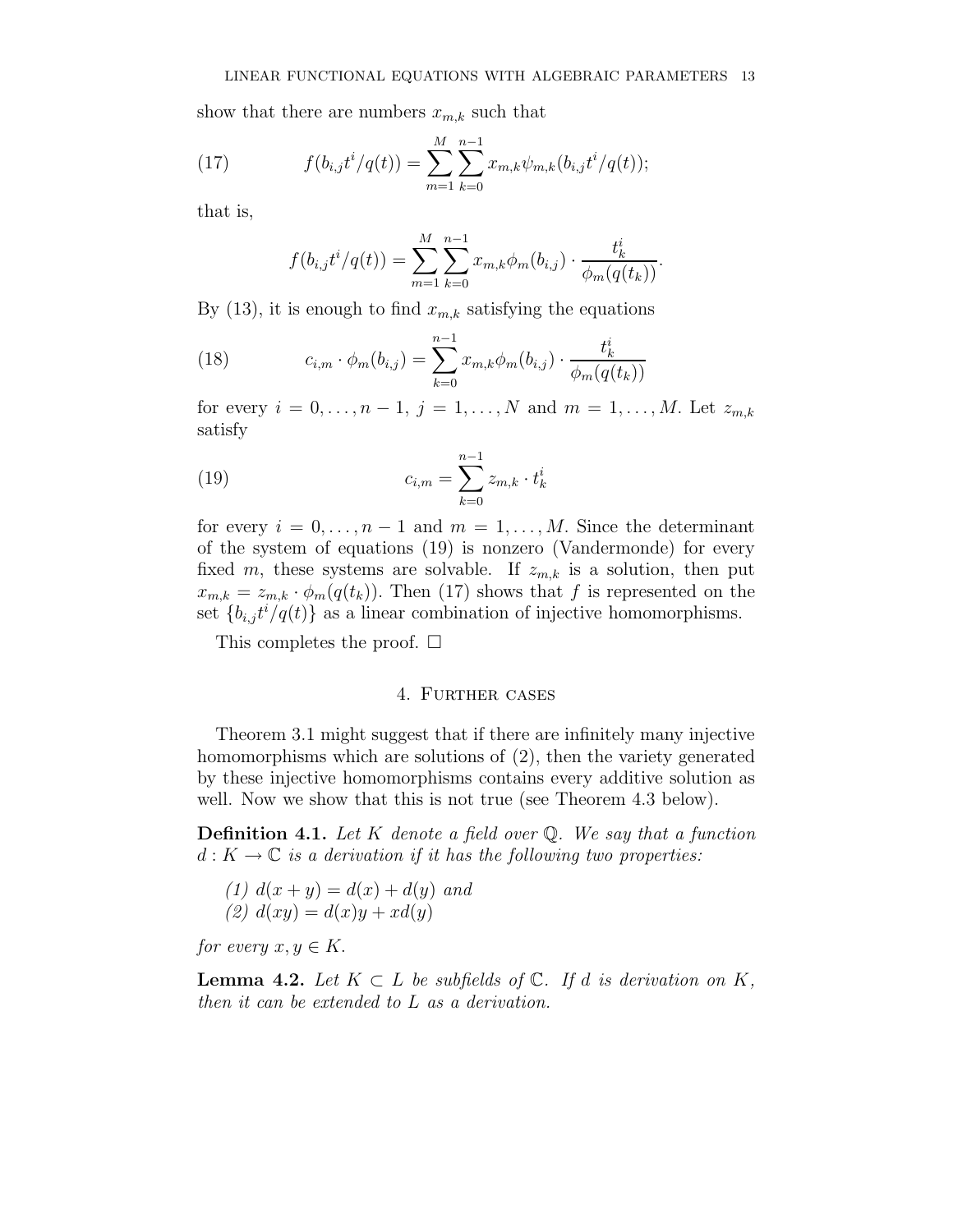**Proof.** Well-known. See, e.g. [7, Proposition, p. 154].  $\Box$ 

**Theorem 4.3.** If  $K \subset \mathbb{C}$  *is a field which contains a transcendental number, then there exists a linear functional equation*

$$
\sum_{i=1}^{n} a_i f(b_i x + y) = 0
$$

*such that*  $b_i \in K$  *for every*  $i = 1, \ldots, n$ *, and there exists an additive solution which is not contained by the variety generated by the injective homomorphisms which are solutions.*

**Proof.** Let us suppose that  $t \in K$  is a transcendental number and  $a_1, \ldots, a_n$  are nonzero complex numbers satisfying

(20) 
$$
\sum_{i=1}^{n} a_i = 0, \ \sum_{i=1}^{n} a_i t^i = 0, \ \sum_{i=1}^{n} a_i t^{i-1} = 0.
$$

We will prove that in this case the functional equation

(21) 
$$
\sum_{i=1}^{n} a_i f(t^i x + y) = 0
$$

satisfies the requirements.

Every element of  $\mathbb{Q}(t)$  is a rational function with rational coefficients of the variable t. The operation  $d_0 = \frac{\partial}{\partial t}$  is a well-defined derivation on  $\mathbb{Q}(t)$ . It follows from Lemma 4.2 that we can extend  $d_0$  from  $\mathbb{Q}(t)$  to K as a derivation. Then  $d_0$  is a solution of (21). Indeed,  $(22)$ 

$$
(22)
$$

$$
\sum_{i=1}^{n} a_i (d_0(t^i x + y)) = \sum_{i=1}^{n} a_i d_0(t^i) x + \sum_{i=1}^{n} a_i t^i d_0(x) + \sum_{i=1}^{n} a_i d_0(y) =
$$
  
= 
$$
\sum_{i=1}^{n} a_i t^{i-1} d_0(t) x + \sum_{i=1}^{n} a_i t^i d_0(x) + \sum_{i=1}^{n} a_i d_0(y) = 0
$$
  
or (20)

by (20).

Let V denote the variety generated by those injective homomorphisms which are solutions of  $(21)$  on K.

Suppose  $\phi \in V$  is an injective homomorphism. Then, by (20), we have  $\sum_{i=1}^{n} a_i \phi(t)^i = 0$ , and thus  $\phi(t)$  is a root of the polynomial  $p(x) =$  $\sum_{i=1}^{n} a_i x^i$ . Let  $u_1, \ldots, u_k$  be the distinct roots of p. Suppose  $\phi(t) = u_i$ . If  $\psi \in V$  is another injective homomorphism with  $\psi(t) = u_i$ , then restrictions of  $\phi$  and  $\psi$  to  $\mathbb{Q}(t)$  coincide. This easily implies that the family of restrictions  $W = \{g|_{\mathbb{Q}(t)} : g \in V\}$  is finite dimensional. It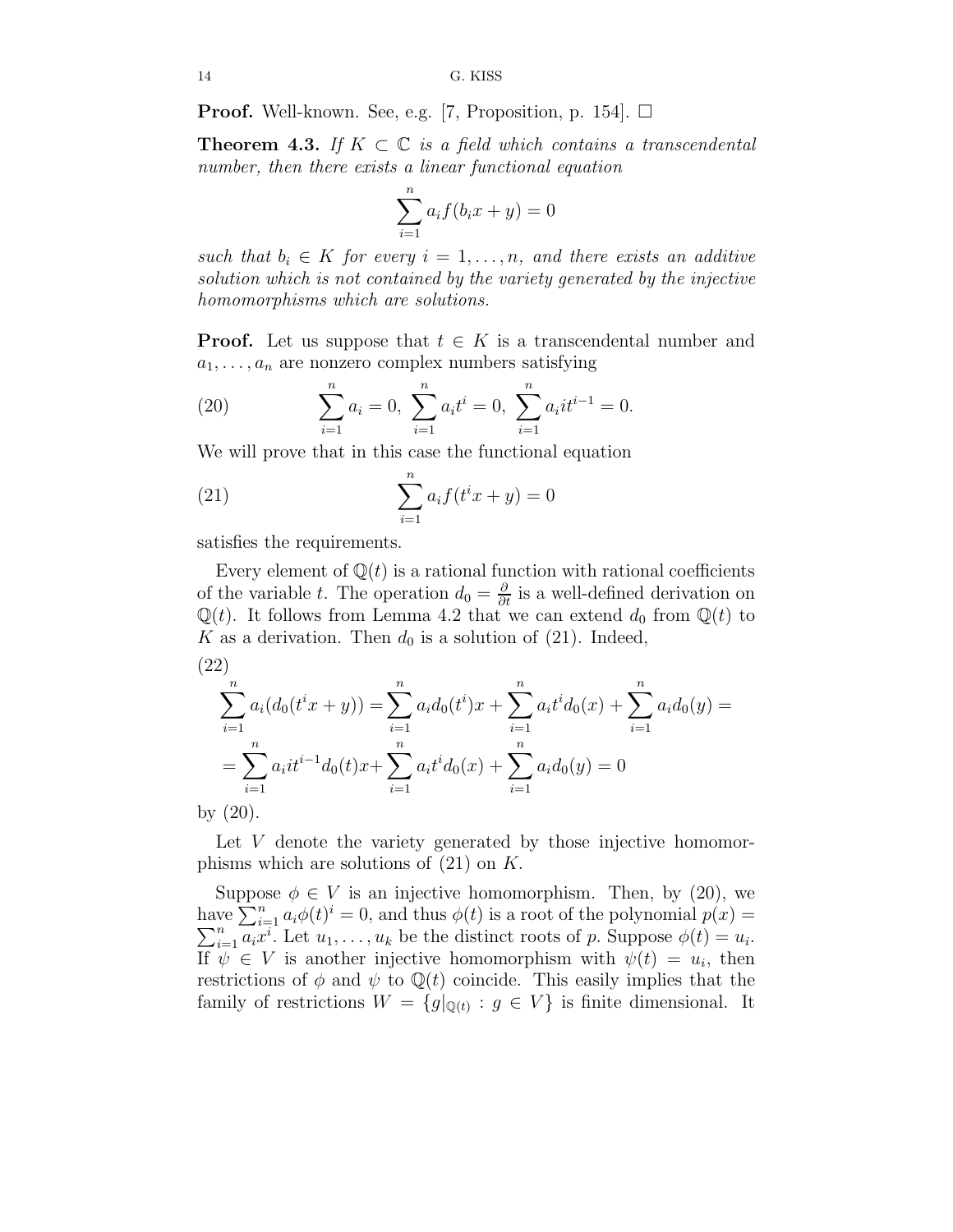is clear that if  $\phi_1, \ldots, \phi_k$  are fixed injective homomorphisms such that  $\phi_j(t) = u_j$   $(j = 1, ..., k)$ , then the restrictions  $\phi_j|_{\mathbb{Q}(t)}$  form a basis of W as a linear space.

Suppose  $d_0 \in V$ . Then there are complex numbers  $c_1, \ldots, c_k$  such that

(23) 
$$
\sum_{j=1}^{k} c_j \phi_j(w) = d_0(w)
$$

for every  $w \in \mathbb{Q}(t)$ . Applying (23) with  $w = t^i$  and using  $d_0(t^i) = i \cdot t^{i-1}$ , we find

$$
\sum_{j=1}^{k} c_j \phi_j(t^i) = \sum_{j=1}^{k} c_j u_j^i = i \cdot t^{i-1}
$$

for every  $i = 1, 2, \ldots$ . Multiplying by  $z^i$  and summing for  $i = 1, 2, \ldots$ we obtain

$$
\sum_{j=1}^{k} c_j \sum_{i=1}^{\infty} u_j^i z^i = \sum_{i=1}^{\infty} i \cdot t^{i-1} z^i,
$$

as an equation between formal power series. However, for z small enough both power series are convergent, and we obtain

(24) 
$$
\sum_{j=1}^{k} c_j \frac{u_j z}{1 - u_j z} = \frac{\partial}{\partial t} \cdot \frac{1}{1 - tz} = -\frac{z}{(1 - tz)^2}
$$

for every  $|z| < \delta$ . The functions was defined with power series and the intersection of domains of convergence contain a set that has a non-isolated point. These implies that the functions are equal in the union of the domains using Uniqueness Principle. This implies is that equation (24) is an identity on the whole complex plane, since the last term of equation (24) is a meromorphic function on the whole space with a pole singularity in  $z = 1/t$ . Therefore,

$$
\sum_{j=1}^{k} c_j \frac{(1-tz)^2 u_j z}{1 - u_j z} = -z
$$

holds for every  $z \neq 1/t$  and if  $z \to \frac{1}{t}$  the left side tends to 0, but the right is not.

This contradiction shows that  $d_0 \notin V$ , which completes the proof.  $\Box$ 

*Example* It is easy to check that the function equation

 $(25)$  $(x^2 + y) - 2tf(tx + y) + t^2f(x + y) - (t + 1)^2f(y) = 0$ satisfies the conditions of Theorem 4.3.